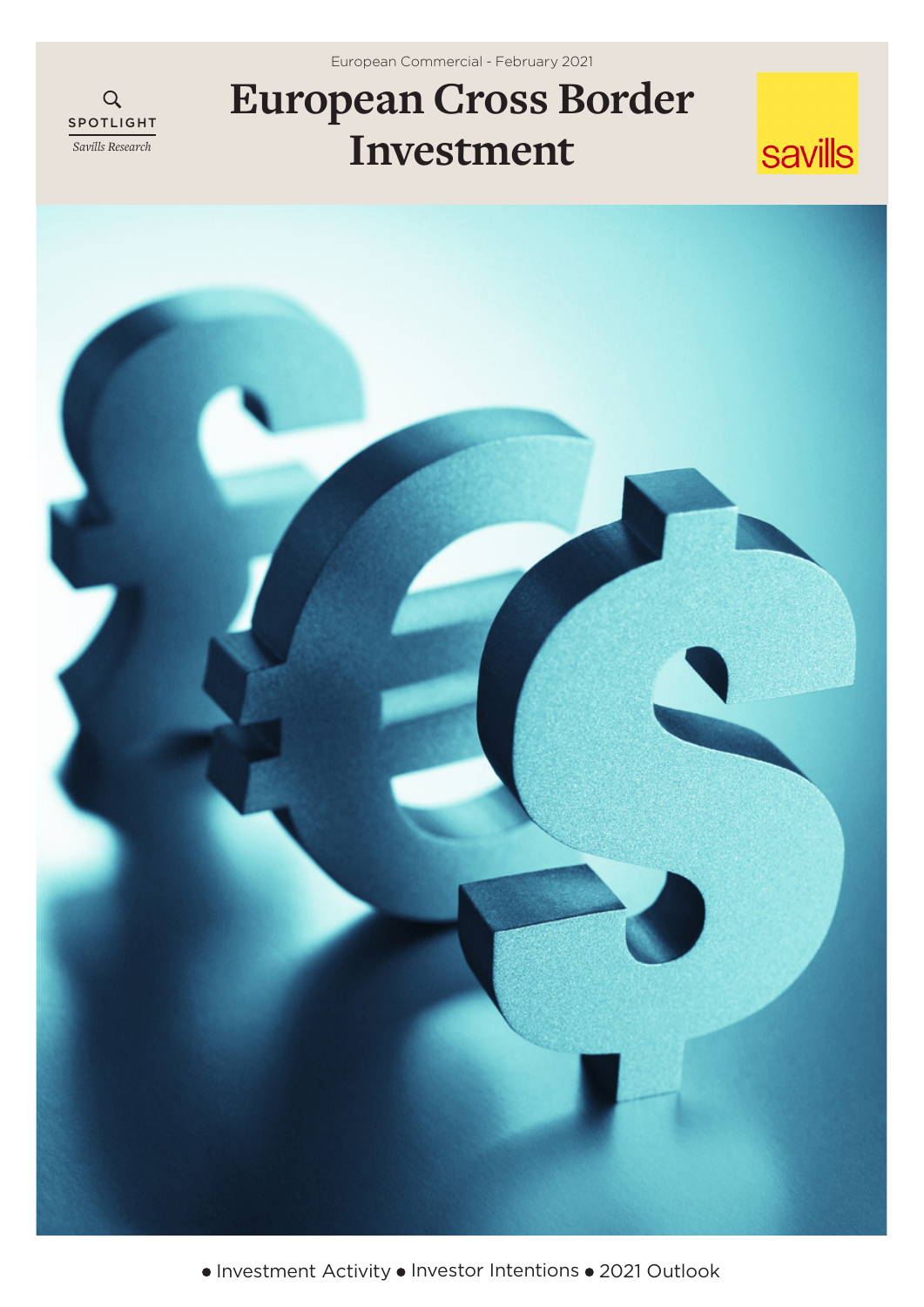# **Intra-EMEA investors dominant**

### Travel bans hamper cross border transactions in 2020.

#### **Economic Overview**

As vaccine rollouts are in full flow across European markets, green shoots will begin to emerge for Europe's economies as we head through the year. Nevertheless, further lockdowns imposed during the first quarter of 2021 as a result of new variants within the virus will continue to hamper the recovery, with the Eurozone economy expected to contract by 2.5% yoy in Q1 2021. Overall, the economy is expected to grow +4.6% in real terms in 2021 and is expected to be back to the pre Covid levels by the end of 2022.

2021 will present more evidence of the impact on Eurozone unemployment rates, although this is only expected to peak at 9.3% during Q2 2021, suggesting the furlough packages are generally delivering the desired results.

Despite the ebb and flow of transit mobility levels, business confidence continues its upwards trajectory as companies are able to adapt to new lockdowns more efficiently and will have increasing clarity in planning for longer term.

Interest rates will remain low and in some cases negative, with an expansionary monetary policy adopted by the European Central Bank (ECB). Eurozone inflation still hovers around the zero mark (dragged down partly by falling oil prices) and well below the historic target rate of 2%.

The strength of the euro will remain a concern for cross border investors in 2021, currently around the highest level for three years. Given that the ECB's Pandemic Emergency Purchase Programme (PEPP) rose to €1.85tr at the end of 2020, this may stabilise the euro later in the year.

#### **Cross Border Investment 2020**

European cross border investment reached €107bn in 2020, down 32% against the five year average according to data from RCA. Total European investment reached €245bn over the same time period, down 24% on the five year average.

Travel bans as a result of coronavirus prevented the levels of extra-European capital we have observed in more recent years, with inward investment from Asia Pac (-53%) and Americas (-43%) significantly down against respective five year averages. Cross border capital from EMEA marked a 20% reduction over the same period.

Whereas 49% of total investment in Europe originated from cross border sources during 2019, this slipped to 45% of transactions in 2020. Intra-EMEA cross border investment rose from 27% to 28% of total activity, although it was the European domestics who benefitted from a less competitive bidding environment.

Cross border investors favoured core countries as safe havens for their capital in 2020. By country, the UK attracted the most cross border capital in 2020, reaching €24.9bn (-10% yoy) and replaced Germany at the top. Germany attracted €19.9bn (-40% yoy) of capital, whilst France recorded a 46% fall yoy to  $€11.3$ bn. It's worth noting however, that several of the largest pan European real estate funds are already located in UK, Germany and France, which would be considered domestic investment.

![](_page_1_Figure_15.jpeg)

# **Chart 1: European cross border investment by region (€bn)**

savills.com/research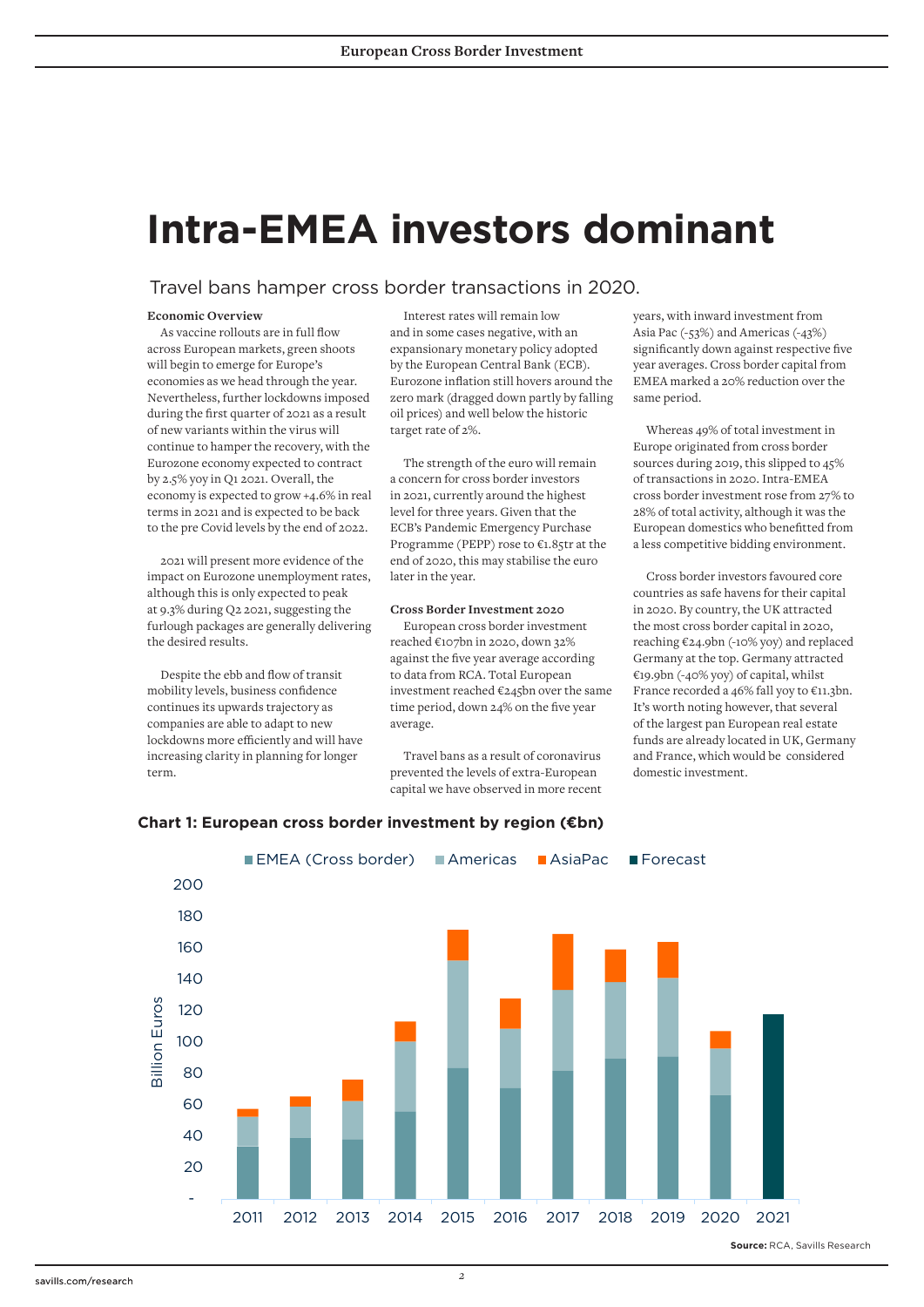# **2020 strong for beds and sheds**

# Industrial rises from 13% to 20% of investment activity.

#### **Investment by sector**

Between 2019 and 2020, "beds and sheds" continued to drive European cross border investor interest. Industrial investment rose from 13% to 20% of total investment volumes, and remained stable at €21bn, driven by a number of portfolio deals in the final quarter of the year such as JP Morgan Asset Management's €550m acquisition of 11 assets across France, Ireland and the UK. Multifamily investment rose from 16% to 21% of total activity, although the absolute volume fell by 15% yoy to €22bn. Long-dated income streams with rental growth prospects continue to pique investor interest in order to meet pension fund liabilities, however the availability of 10+ years income remains scarce.

Offices remained the largest investment sector for cross border capital and accounted for €40bn of transactions, although the proportion fell from 45% to 38% and this marked an absolute fall of 45% yoy. Investors are paying closer attention to corporate signals regarding the return to the

workplace and sentiment continues to split the bulls from the bears.

The retail sector maintained its 12% share of the cross border investor market between 2019 and 2020, suggesting 2021 could be the year where investors seeking higher yields will return back to the market for repurposing opportunities. Investor demand for core assets remains resilient, particularly food based retail, although price points are still being discovered for non-core retail product.

![](_page_2_Figure_8.jpeg)

### **Chart 2: European cross border investment by sector (%) 2019, 2020**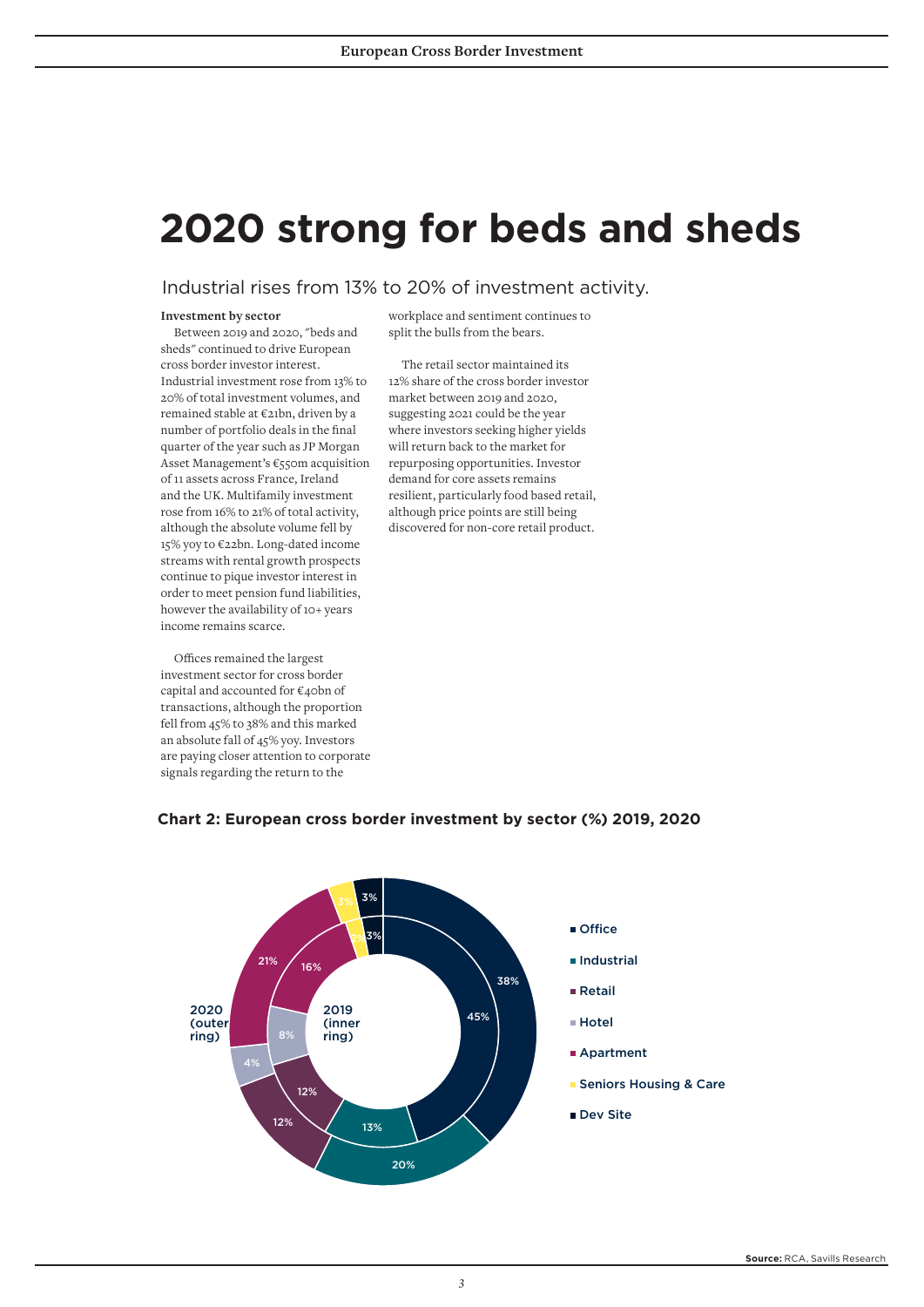# **2021 outlook**

# Europeans will continue to seek core opportunities close to home.

In 2021, we anticipate European cross border investment to increase between 10-15% yoy to circa €120bn, due to the ever-growing appetite for European real estate.

We anticipate non-European investors will continue to seek to diversify their portfolios with European acquisitions. This is of particular appeal at the moment since sovereign bonds offer near zero returns, ensuring an enticing yield spread for real estate. The attraction of European markets is further underpinned by its relative macro stability with political tension, oil price volatility and a desire for geographical diversification all bolstering outflows towards Europe. Non-European funds will seek to further de-risk their investments in Europe by adopting JV structures with local managers. The

shape and form of these partnerships will vary on the basis of individual investor requirements but the commitment of equity from the European manager will likely become more important in 2021.

Debt rates on core product have partially recovered to pre-pandemic levels. Across most commercial sectors, loan to value ratios are circa 5bps below the prepandemic levels.

Travel restrictions will likely prolong the completion of transactions in the first half of the year, though a proliferation of partnerships between non-European capital and European based investment managers may result in greater market momentum, in the absence of the ability to freely travel. Consequently, European funds will have a comparative advantage

when acquiring "close to home", as evidenced by French SCPIs and German funds investing in Benelux and CEE markets respectively in 2020. Many vendors will treat 2021 as a year to take stock, as the opportunities to redeploy capital are limited and net inflows remain positive.

| <b>Investor Origin</b> | 2021 Investment Targets                                                                                                                                                                                                                                                                                                                                                                                                                                                                                                                                                           |
|------------------------|-----------------------------------------------------------------------------------------------------------------------------------------------------------------------------------------------------------------------------------------------------------------------------------------------------------------------------------------------------------------------------------------------------------------------------------------------------------------------------------------------------------------------------------------------------------------------------------|
| South Korea            | Korean sovereign funds are less likely to be impeded by the inability to travel than securities<br>companies and AMCs on account of their operational presence in Europe and established<br>partnerships with local asset managers. Despite such hurdles, we envisage a continued interest<br>in core European product, although we do not anticipate a return to 2019 transaction volumes.<br>Logistics real estate with robust tenant covenants will remain popular in spite of compressing yield<br>levels.                                                                    |
| Singapore              | 2020 saw Singaporeans undertake a number of headline transactions in the core central London<br>office space. This complements a continued interest in suburban business park offices where higher<br>yielding opportunities in both the UK and continental European markets can be found. 2021 will see<br>Singaporean investors further reinforce their established presence in thematic strategies across Beds,<br>Sheds and Meds, with data centres and life science orientated real estate highly sought-after in spite<br>of limited supply.                                |
| China                  | Government capital controls remain in place for Chinese buyers, although opportunities will arise<br>for One Belt One Road (OBOR) led infrastructure schemes in Central Eastern Europe, with logistics<br>a notable inclusion in this broad definition. Recent transactions by Chinese capital have seen<br>substantial investments into Pan-European logistics platforms in 2020, bolstering exposure to a<br>number of European markets. Nascent interest for life sciences orientated property is testament to<br>the ambitions of private Chinese investors in Europe.        |
| North America          | Recent robust activity from North American capital in Europe will persist into 2021 with focus<br>anticipated to fall on large platform plays, in particular across residential and logistics sectors.<br>However, we also expect US and Canadian investors to be omnipresent across more traditional<br>sectors, with opportunistic acquisitions in offices, retail and hospitality likely as well-capitalised funds<br>look to exploit narrow windows of opportunity. Their ability to compete in core processes should<br>also not be dismissed.                               |
| Malaysia               | 2020 saw Malaysian investors increase their capital allocation to outbound investment and we<br>expect this trend to continue in 2021. Malaysian investors will remain focused on best in class assets,<br>working with local asset managers to deploy their capital. Their current focus is in the logistics and<br>living sectors, however we expect core offices will return to favour in 2021, with evidence of this<br>already emerging in key European capitals in late 2020.                                                                                               |
| Middle East            | Investors will continue to seek attractive cash on cash returns and, whilst yields for stable, core<br>assets appear sharp, Middle Eastern buyers will remain active in the regional cities of core European<br>markets like Germany, Netherlands and the UK where return hurdles can be more easily fulfilled<br>than in competitive gateway cities. Whilst this capital has traditionally favoured offices and logistics,<br>we are seeing growing interest in some sectors of retail, in particular food, as well as student<br>accommodation and life sciences.               |
| Europe                 | Investors reasserted their competitiveness in core product in 2020 and we anticipate a similar<br>dominance in 2021 in Europe. INREV's Investment Intentions Survey for 2021 indicates a rising target<br>allocation to real estate from 9.0% to 9.3% within Europe this year, as European investors with strong<br>net inflows into their funds look to deploy capital across various asset classes. Travel restrictions on<br>intercontinental travel will further amplify European investment in neighbouring jurisdictions where<br>travel will encounter fewer difficulties. |

# **Chart 1: Cross border investor intentions 2021**